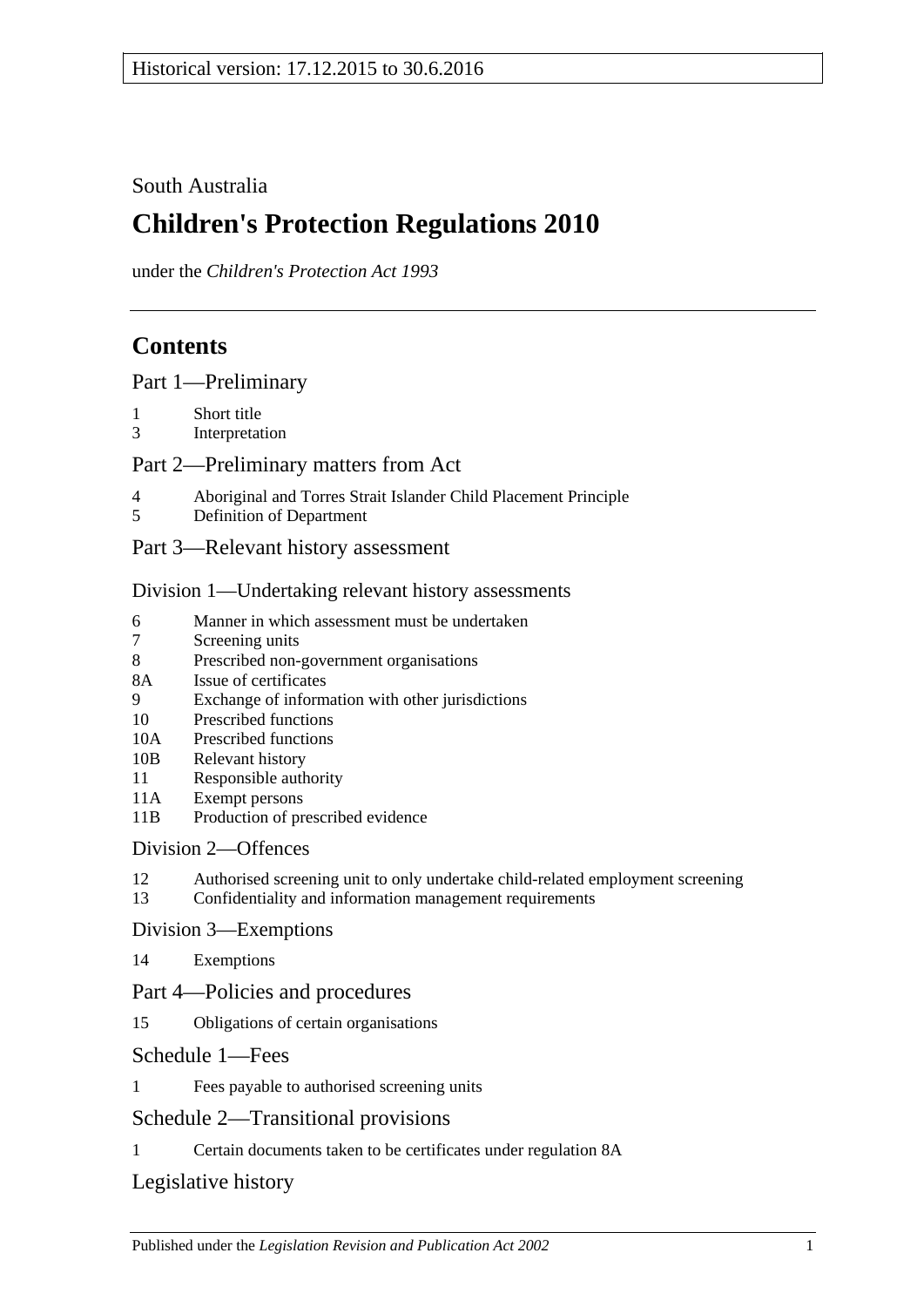# <span id="page-1-0"></span>**Part 1—Preliminary**

### <span id="page-1-1"></span>**1—Short title**

These regulations may be cited as the *Children's Protection Regulations 2010*.

### <span id="page-1-2"></span>**3—Interpretation**

(1) In these regulations—

*Act* means the *[Children's Protection Act](http://www.legislation.sa.gov.au/index.aspx?action=legref&type=act&legtitle=Childrens%20Protection%20Act%201993) 1993*;

*authorised screening unit* means a person or body established as, or declared to be, an authorised screening unit under [regulation](#page-3-4) 7(1);

*child-related employment screening* means undertaking an assessment of information about a person for the purpose of determining whether the person may pose a risk to the safety of children if he or she—

- (a) is appointed to, or is engaged to act in, a prescribed position; or
- (b) were to perform a prescribed function,

both within the meaning of section 8B of the Act;

*CrimTrac* means the CrimTrac Agency established under the *Public Service Act 1999* of the Commonwealth;

*disability* has the same meaning as in the *[Disability Services Act](http://www.legislation.sa.gov.au/index.aspx?action=legref&type=act&legtitle=Disability%20Services%20Act%201993) 1993*;

*disability services* has the same meaning as in the *[Disability Services Act](http://www.legislation.sa.gov.au/index.aspx?action=legref&type=act&legtitle=Disability%20Services%20Act%201993) 1993*;

*interstate authorised screening unit* means a person or body declared to be an interstate authorised screening unit under [regulation](#page-4-2) 7(2);

*interstate spent conviction* means a conviction that is spent under a corresponding law (within the meaning of the *[Spent Convictions Act](http://www.legislation.sa.gov.au/index.aspx?action=legref&type=act&legtitle=Spent%20Convictions%20Act%202009) 2009*);

*prescribed passenger transport service* means a service in which—

- (a) passengers are carried for a fare or other consideration (including under a hire or charter arrangement or for consideration provided by a third party) by means of a vehicle; and
- (b) the passengers are, or may include, children (whether or not any passengers so carried are, in fact, children);

*vehicle* means—

- (a) a motor vehicle (within the meaning of the *[Passenger Transport Act](http://www.legislation.sa.gov.au/index.aspx?action=legref&type=act&legtitle=Passenger%20Transport%20Act%201994) 1994*);
- (b) a vehicle drawn by an animal,

but does not include a vehicle operated on a railway or tramway, a vessel or an aeroplane.

- (2) A term or phrase used in these regulations that is used in section 8B or 8BA of the Act has the same meaning as in that section.
- (3) In these regulations, a reference to the Chief Executive includes a reference to a delegate of the Chief Executive.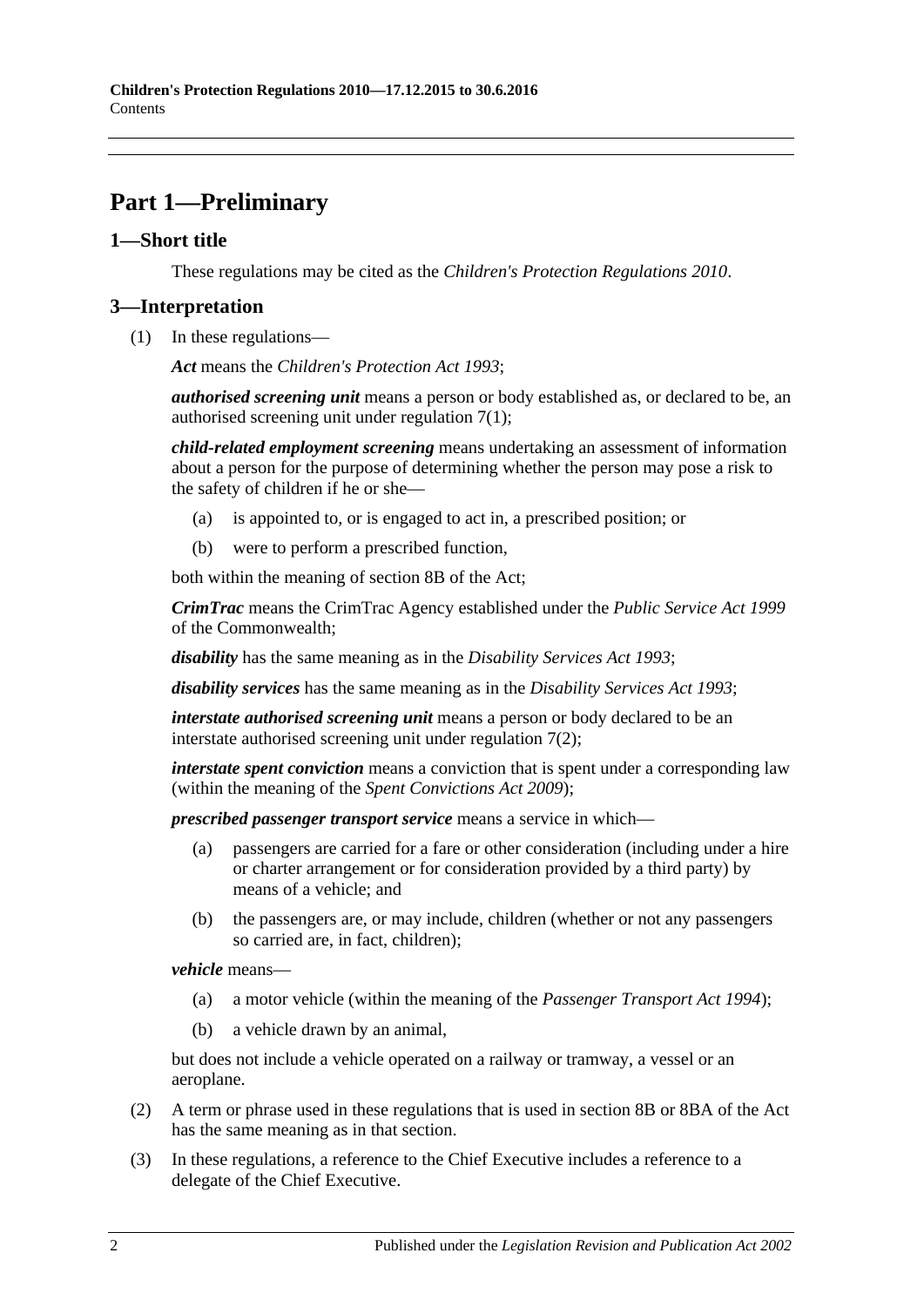# <span id="page-2-0"></span>**Part 2—Preliminary matters from Act**

### <span id="page-2-1"></span>**4—Aboriginal and Torres Strait Islander Child Placement Principle**

- <span id="page-2-3"></span>(1) For the purposes of section 4(5) of the Act, the Aboriginal and Torres Strait Islander Child Placement Principle is as follows:
	- (a) the fundamental principles apply to the placement of an Aboriginal or Torres Strait Islander child with the additional requirement that in determining a child's best interests under subsection (4) of that section consideration must be given to the child's cultural needs and identity;
	- (b) subject to the fundamental principles, when an Aboriginal or Torres Strait Islander child is being placed in alternative care (other than care provided in a detention facility), consideration must be given to placing the child with the first in order of priority of the following persons who is available to provide the care:
		- (i) a member of the child's family, as determined by reference to Aboriginal or Torres Strait Islander culture;
		- (ii) a member of the child's community who has a relationship of responsibility for the child, as determined by reference to Aboriginal or Torres Strait Islander traditional practice or custom;
		- (iii) a member of the child's community, as determined by reference to Aboriginal or Torres Strait Islander traditional practice or custom;
		- (iv) a person—
			- (A) in the case of an Aboriginal child—of Aboriginal cultural background; or
			- (B) in the case of a Torres Strait Islander child—of Torres Strait Islander cultural background;
		- (v) a person who is able to ensure that the child maintains significant contact with the child's family (as determined by reference to Aboriginal or Torres Straight Islander culture), the child's community or communities and the child's culture;
	- (c) if the placement of a child in alternative care in accordance with [paragraph](#page-2-3) (b) is objected to by the child on reasonable grounds, consideration must be given to placing the child with the next person (determined in accordance with [paragraph](#page-2-3) (b)) available to provide the care.
- (2) In this regulation—

*fundamental principles* means the fundamental principles set out in section 4 of the Act (other than the principle in section 4(5) of the Act).

# <span id="page-2-2"></span>**5—Definition of Department**

For the purposes of the definition of *Department* in section 6(1) of the Act, the administrative unit that is, under the Minister, responsible for the administration of the Act is prescribed.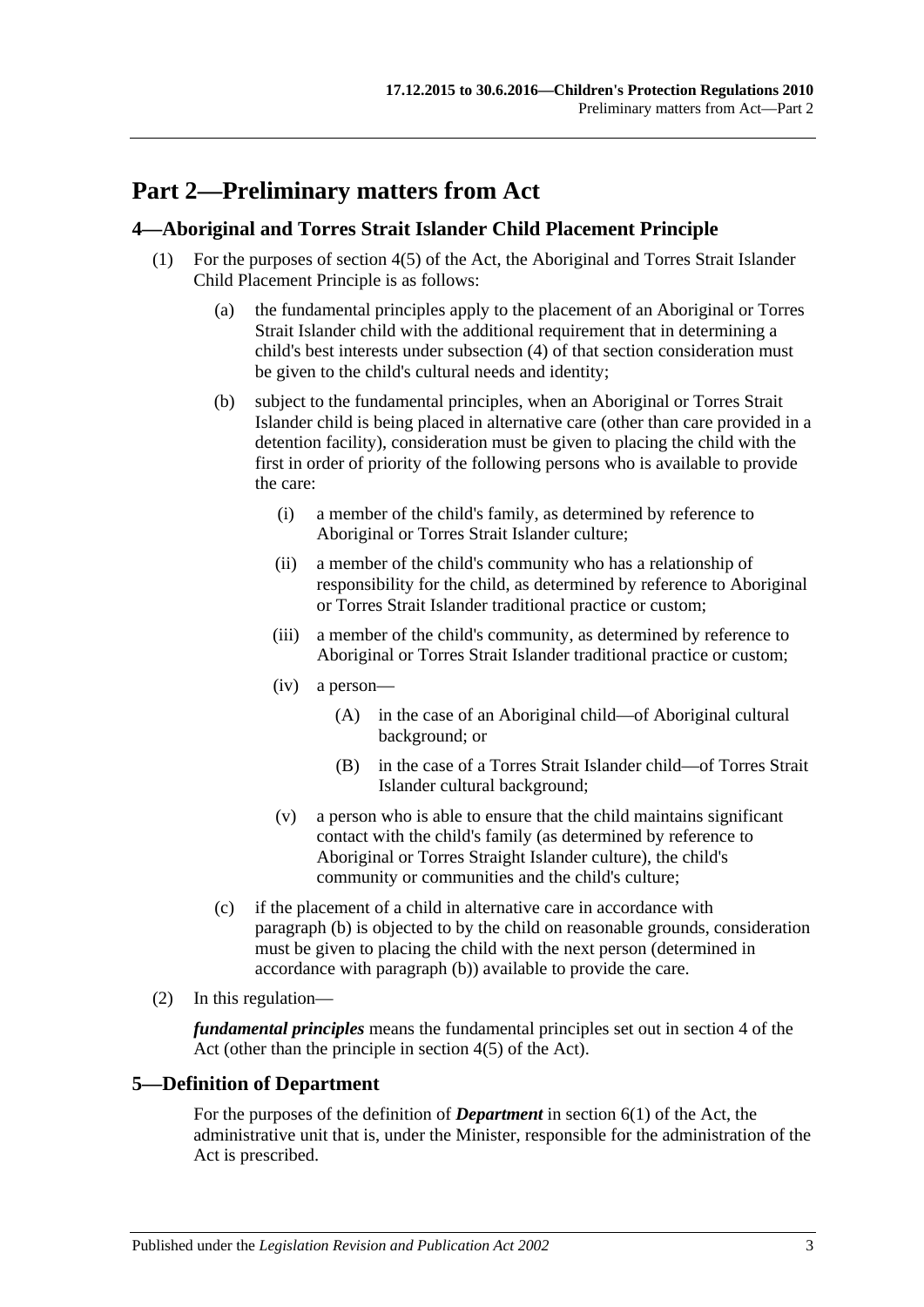# <span id="page-3-0"></span>**Part 3—Relevant history assessment**

### <span id="page-3-1"></span>**Division 1—Undertaking relevant history assessments**

#### <span id="page-3-2"></span>**6—Manner in which assessment must be undertaken**

- <span id="page-3-6"></span>(1) Subject to [subregulation](#page-3-5) (1aa), for the purposes of section 8B of the Act, the responsible authority for an organisation to which that section applies must undertake an assessment of a person's relevant history by either of the following methods:
	- $(a)$  by—
		- (i) obtaining—
			- (A) a criminal history report (such as a National Police Certificate) relating to the person provided by South Australia Police or a CrimTrac accredited agency or broker; or
			- (B) other prescribed evidence of the person's relevant history; and
		- (ii) undertaking an assessment of that report or evidence, taking into account any information provided by the person for the assessment, for the purpose of determining whether the person may pose a risk to the safety of children;
	- (b) by having an authorised screening unit assess the relevant history of the person.
- <span id="page-3-5"></span>(1aa) For the purposes of section 8B of the Act, an assessment of the relevant history of a person who provides a prescribed passenger transport service is to be undertaken by having an authorised screening unit assess the relevant history of the person.
- (1a) For the purposes of section  $8B(A(3)(a)$  of the Act, an assessment of the relevant history of a person to whom that section applies is to be undertaken by having an authorised screening unit assess the relevant history of the person.
- (1b) An assessment under this regulation must be conducted in accordance with any relevant standards issued by the Chief Executive under section 8A(j) of the Act.
- (2) In this regulation—

*prescribed evidence* means evidence of a kind specified by the Chief Executive for the purposes of this regulation in standards referred to in [subregulation](#page-3-6) (1)(a).

#### <span id="page-3-4"></span><span id="page-3-3"></span>**7—Screening units**

- <span id="page-3-7"></span>(1) The Chief Executive may, as the Chief Executive thinks fit—
	- (a) establish authorised screening units; or
	- (b) declare, by notice in the Gazette, that a person or body is an authorised screening unit,

for the purposes of undertaking assessments of a person's relevant history under the Act.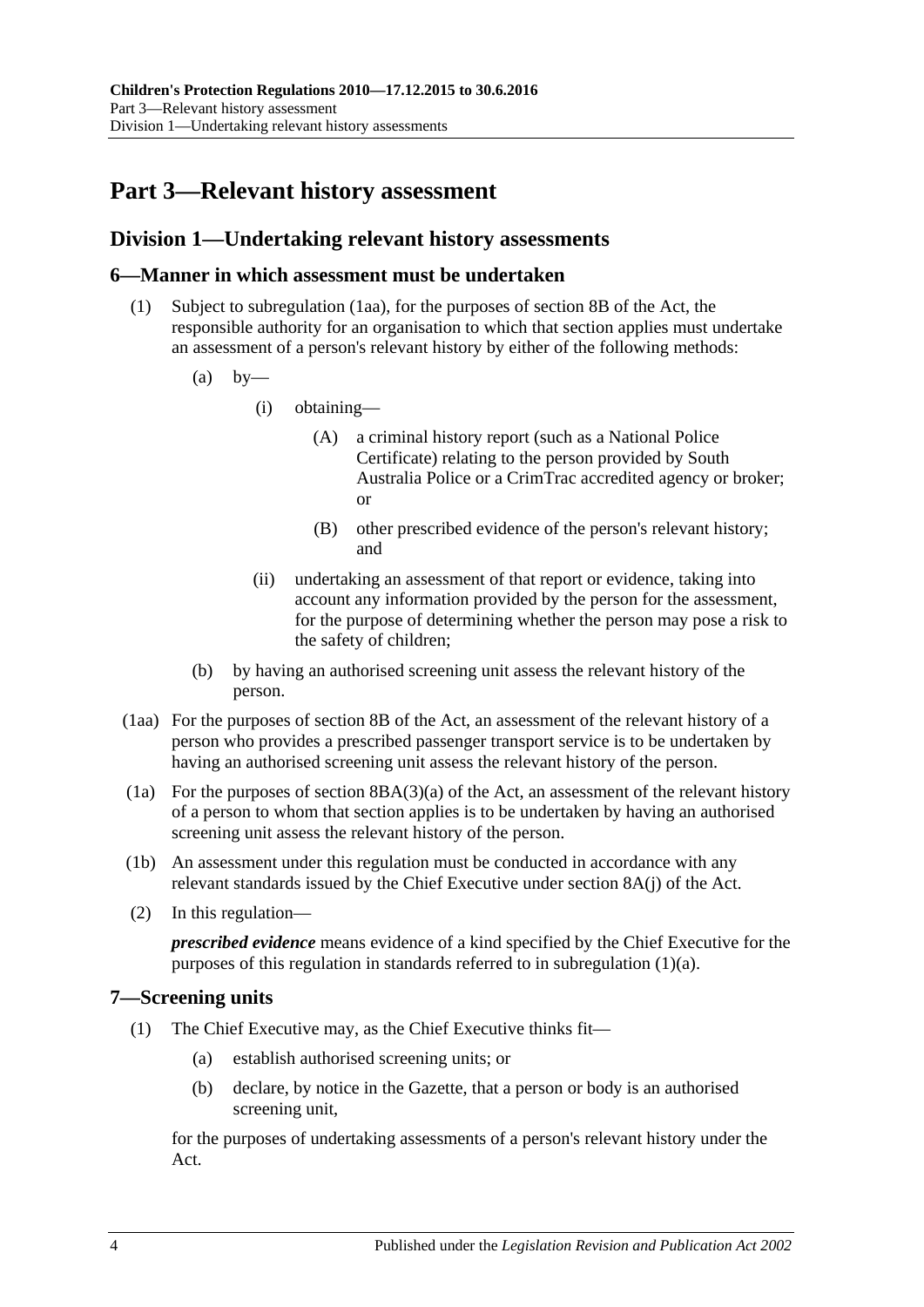- <span id="page-4-2"></span>(2) The Chief Executive may, by notice in the Gazette, declare that a person or body is an interstate authorised screening unit for the purposes of these regulations.
- <span id="page-4-3"></span>(3) An authorised screening unit may undertake an assessment of a person's relevant history (where the assessment relates to the care and protection of children)—
	- (a) for the purpose of assessing the person's suitability for enrolment as an adult in secondary education; or
	- (b) if the assessment is required under a contract entered into with a State Government agency or instrumentality; or
	- (c) where a child is undertaking a workplace learning program in connection with an approved learning program (within the meaning of section 75D of the *[Education Act](http://www.legislation.sa.gov.au/index.aspx?action=legref&type=act&legtitle=Education%20Act%201972) 1972*).

#### <span id="page-4-0"></span>**8—Prescribed non-government organisations**

For the purposes of section  $8B(6)(c)$  of the Act, the following classes of non-government organisation are prescribed:

- (a) a non-government organisation that provides disability services wholly or partly for children;
- (b) a non-government organisation that provides a prescribed passenger transport service.

#### <span id="page-4-1"></span>**8A—Issue of certificates**

- (1) For the purposes of section 8B(7)(bb) of the Act, an authorised screening unit must, on completion of an assessment of a person's relevant history, issue a certificate to the person in accordance with this regulation.
- (2) A certificate—
	- (a) must be in a form approved by the Minister; and
	- (b) must contain the full name of the person to whom it relates; and
	- (c) must contain the date of issue of the certificate; and
	- (d) must contain a statement that "the relevant history of [*full name of person to whom certificate relates*] has been assessed by [*name of authorised screening unit*] and indicates/does not indicate [*as appropriate*] that [*full name of person to whom certificate relates*] poses a risk to the safety of children".
- (3) A certificate must not indicate that the person to whom the certificate relates is only suitable or authorised to perform specified prescribed functions (however a failure to comply with this subregulation will not invalidate a certificate).
- (4) A certificate may be issued to a person—
	- (a) by giving the certificate to the person personally; or
	- (b) by posting the certificate in an envelope addressed to the person at the person's last known residential or business address; or
	- (c) by leaving the certificate for the person at the person's last known residential or business address with someone apparently over the age of 16 years; or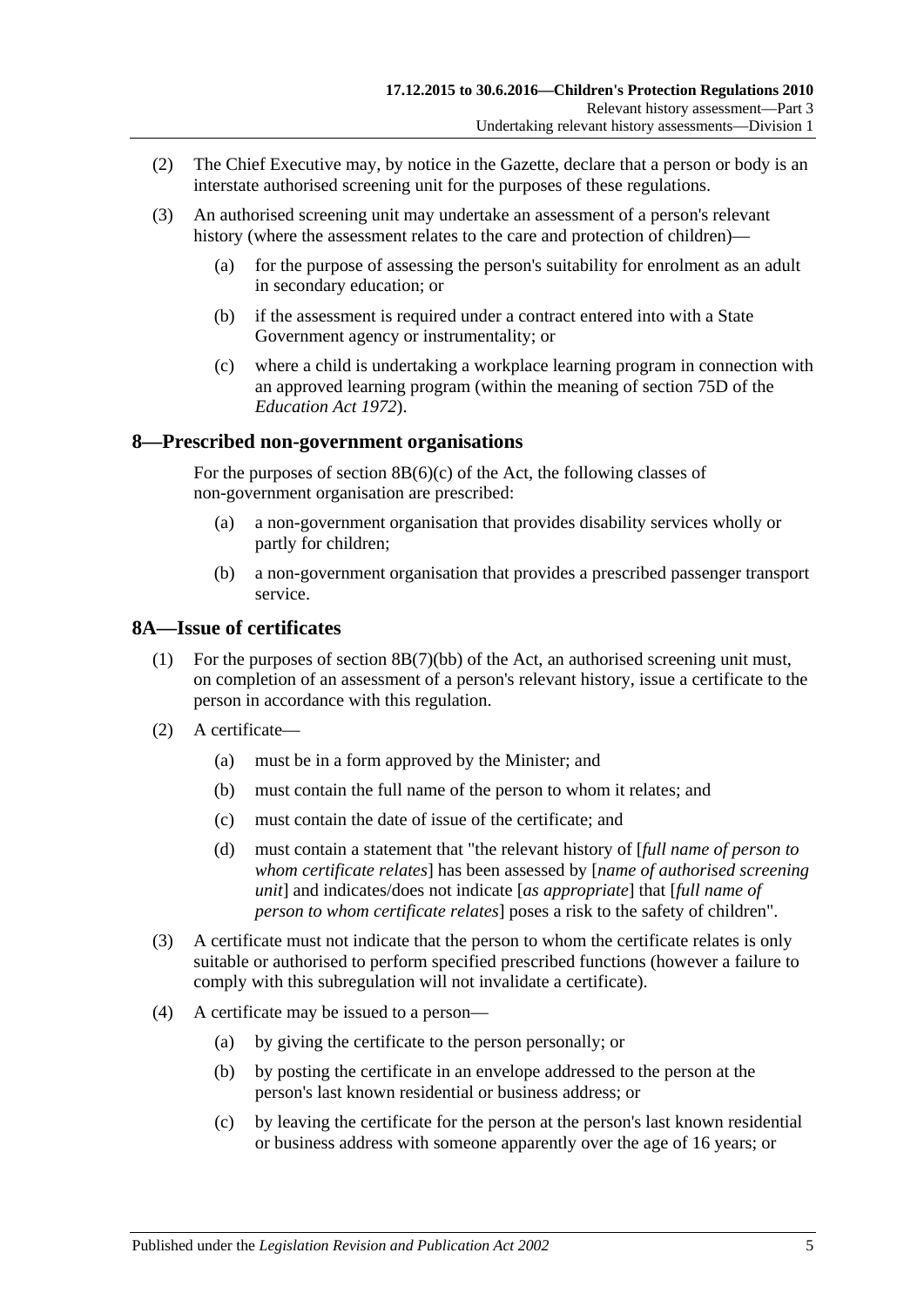- (d) by transmitting a copy of the certificate by fax or email to a fax number or email address.
- (5) To avoid doubt, the issue of a certificate under this regulation does not amount to a representation that the person to whom the certificate relates is suitable or competent (however described) to work with children or perform a prescribed function.
- (6) No civil or criminal liability attaches to the Crown or any other person in relation to the issue of a certificate under this regulation in good faith and without negligence.

#### <span id="page-5-0"></span>**9—Exchange of information with other jurisdictions**

Despite any other Act or law, information forming part of a person's relevant history (other than information under paragraph (a)(v) of the definition of *relevant history* in section 8B of the Act) may be provided by the Crown, or an agency or instrumentality of the Crown, to—

(b) an interstate authorised screening unit for the purpose of undertaking child-related employment screening as authorised or required under a law of another State or Territory, or of the Commonwealth.

#### <span id="page-5-1"></span>**10—Prescribed functions**

For the purposes of paragraph (c) of the definition of *prescribed functions* in section 8B(8) of the Act, the following kinds of records are prescribed, where such records relate to a child or children:

- (a) records of an educational or child care service;
- (b) records of a health service (within the meaning of the *[Health Care Act](http://www.legislation.sa.gov.au/index.aspx?action=legref&type=act&legtitle=Health%20Care%20Act%202008) 2008*);
- (c) records of a disability service (within the meaning of the *[Disability Services](http://www.legislation.sa.gov.au/index.aspx?action=legref&type=act&legtitle=Disability%20Services%20Act%201993)  Act [1993](http://www.legislation.sa.gov.au/index.aspx?action=legref&type=act&legtitle=Disability%20Services%20Act%201993)*);
- (d) records made or kept in connection with the administration of the *[Children's](http://www.legislation.sa.gov.au/index.aspx?action=legref&type=act&legtitle=Childrens%20Protection%20Act%201993)  [Protection Act](http://www.legislation.sa.gov.au/index.aspx?action=legref&type=act&legtitle=Childrens%20Protection%20Act%201993) 1993*, the *[Family and Community Services Act](http://www.legislation.sa.gov.au/index.aspx?action=legref&type=act&legtitle=Family%20and%20Community%20Services%20Act%201972) 1972*, the *[Young Offenders Act](http://www.legislation.sa.gov.au/index.aspx?action=legref&type=act&legtitle=Young%20Offenders%20Act%201993) 1993* or the *[Youth Court Act](http://www.legislation.sa.gov.au/index.aspx?action=legref&type=act&legtitle=Youth%20Court%20Act%201993) 1993*;
- (e) records relating to legal proceedings.

#### <span id="page-5-2"></span>**10A—Prescribed functions**

- (1) For the purposes of paragraph (d) of the definition of *prescribed functions* in section 8B(8) of the Act, the following functions are prescribed:
	- (a) the provision of overnight care;
	- (b) the provision of a prescribed passenger transport service.

#### **Note—**

Section 8B or 8BA of the Act may still apply in relation to a particular service involving the transportation of children even though the service is not a prescribed passenger transport service.

(2) In this regulation—

*overnight care* means care provided to a child overnight and involving sleeping arrangements (whether such care is provided on a short term or ongoing basis).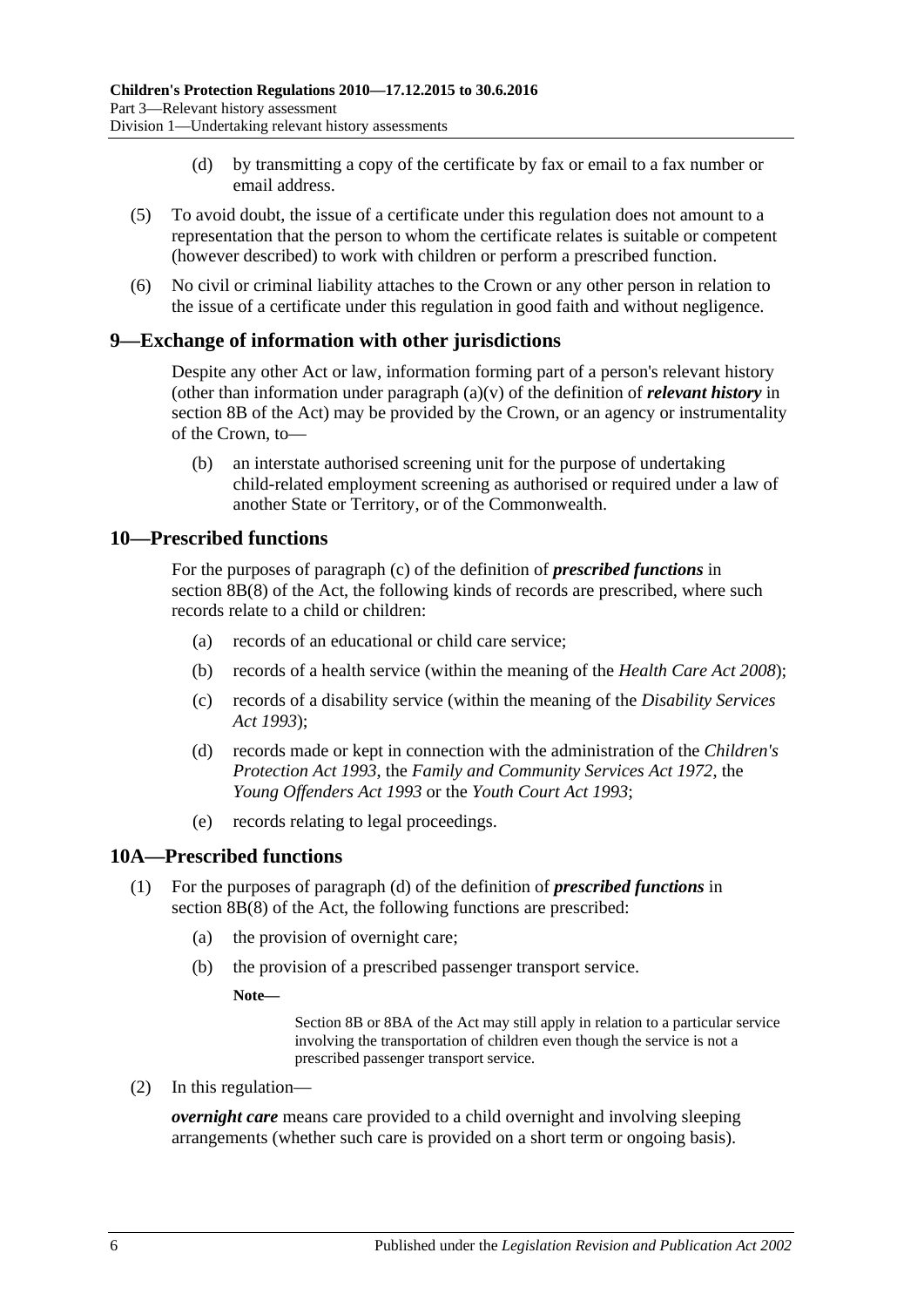#### <span id="page-6-0"></span>**10B—Relevant history**

- (1) For the purposes of paragraph (a)(v) of the definition of *relevant history* in section 8B(8) of the Act, the following persons and bodies are prescribed:
	- (a) the Department;
	- (b) the administrative unit that is, under a Minister, responsible for the administration of the *[Carers Recognition Act](http://www.legislation.sa.gov.au/index.aspx?action=legref&type=act&legtitle=Carers%20Recognition%20Act%202005) 2005*;
	- (c) the administrative unit that is, under a Minister, responsible for the administration of the *[Disability Services Act](http://www.legislation.sa.gov.au/index.aspx?action=legref&type=act&legtitle=Disability%20Services%20Act%201993) 1993*;
	- (d) the Courts Administration Authority;
	- (e) an authorised screening unit.
- (2) Information under paragraph (a)(v) of the definition of *relevant history* in section 8B(8) of the Act that is lawfully obtained or held by the Department is excluded from the ambit of that definition in respect of a relevant history assessment of a kind determined by the Chief Executive if the Chief Executive is not satisfied that the information relates to a person who has been responsible for harming a child.
- (3) Information is excluded from the ambit of the definition of *relevant history* in section 8B(8) of the Act in respect of a relevant history assessment of a kind determined by the Chief Executive if the Chief Executive determines, for reasons based on the nature and quality of the information or on other reasonable grounds, that the information should be so excluded.

#### <span id="page-6-1"></span>**11—Responsible authority**

For the purposes of the definition of *responsible authority* in section 8B(8) of the Act, each of the following bodies is approved:

- (a) the Association of Independent Schools of South Australia Incorporated;
- (b) the Catholic Church Endowment Society Incorporated;
- (c) the Lutheran Schools Association of South Australia, Northern Territory and Western Australia Incorporated.

#### <span id="page-6-2"></span>**11A—Exempt persons**

- <span id="page-6-3"></span>(1) For the purposes of section 8BA(2)(b) of the Act, the following persons, or persons of the following classes, are declared to be persons, or classes of persons, to whom that section does not apply:
	- (a) a person who is not a member of an organisation contemplated by section 8B(6) of the Act;
	- (b) a person who performs a prescribed function pursuant to a personal arrangement between the person and the parent or guardian of the relevant child or children (whether or not the arrangement involves payment to the person).
- (2) However, a person who provides a prescribed passenger transport service is excluded from the scope of [subregulation](#page-6-3)  $(1)(a)$ , whether or not he or she is a member of an organisation contemplated by section 8B(6) of the Act.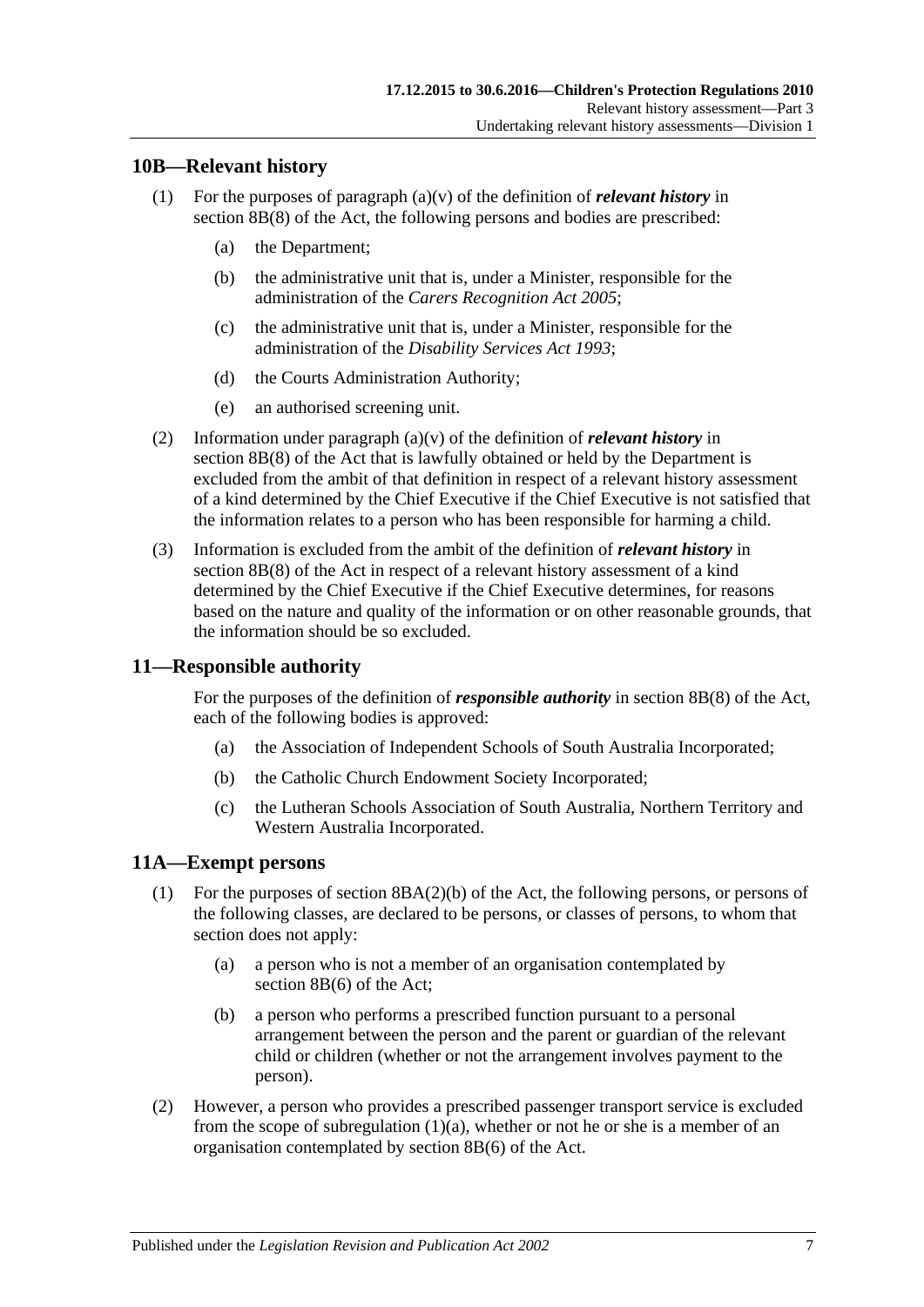### <span id="page-7-0"></span>**11B—Production of prescribed evidence**

- (1) For the purposes of section  $8BA(5)(c)$  of the Act, a request under that subsection must—
	- (a) be made in writing; and
	- (b) set out the name of the person making the request and the name of the child to whom the request relates; and
	- (c) specify whether the person making the request is the parent, guardian or carer of the child.
- (2) For the purposes of section 8BA(5) of the Act, the following kinds of evidence are prescribed:
	- (a) in the case where the assessment of the person's relevant history is undertaken by an authorised screening unit—a certificate issued to the person under [regulation](#page-4-1) 8A within the 3 years preceding the request under that subsection; or
	- (b) a criminal history report (such as a National Police Certificate) prepared by South Australia Police, CrimTrac or a CrimTrac accredited agency or broker within the 3 years preceding the request under that subsection; or
	- (c) any other evidence of a kind approved by the Chief Executive for the purposes of this subregulation.

# <span id="page-7-1"></span>**Division 2—Offences**

### <span id="page-7-2"></span>**12—Authorised screening unit to only undertake child-related employment screening**

(1) An authorised screening unit must not undertake an assessment of prescribed information unless satisfied that the assessment is required for child-related employment screening or is otherwise authorised or required by law.

Maximum penalty: \$10 000.

(2) An authorised screening unit established by the Chief Executive under [regulation](#page-3-7) 7(1)(a) must not undertake any kind of assessment other than assessment of a person's relevant history for the purpose of child-related employment screening or a purpose authorised under [regulation](#page-4-3) 7(3) unless the authorised screening unit has been granted approval, in writing, by the Chief Executive to undertake assessments of that kind.

Maximum penalty: \$10 000.

(3) The Chief Executive must not grant approval to an authorised screening unit to undertake a particular kind of assessment unless the Chief Executive is satisfied that the authorised screening unit has in place appropriate safeguards to ensure that prescribed information will not be used for the purpose of those assessments.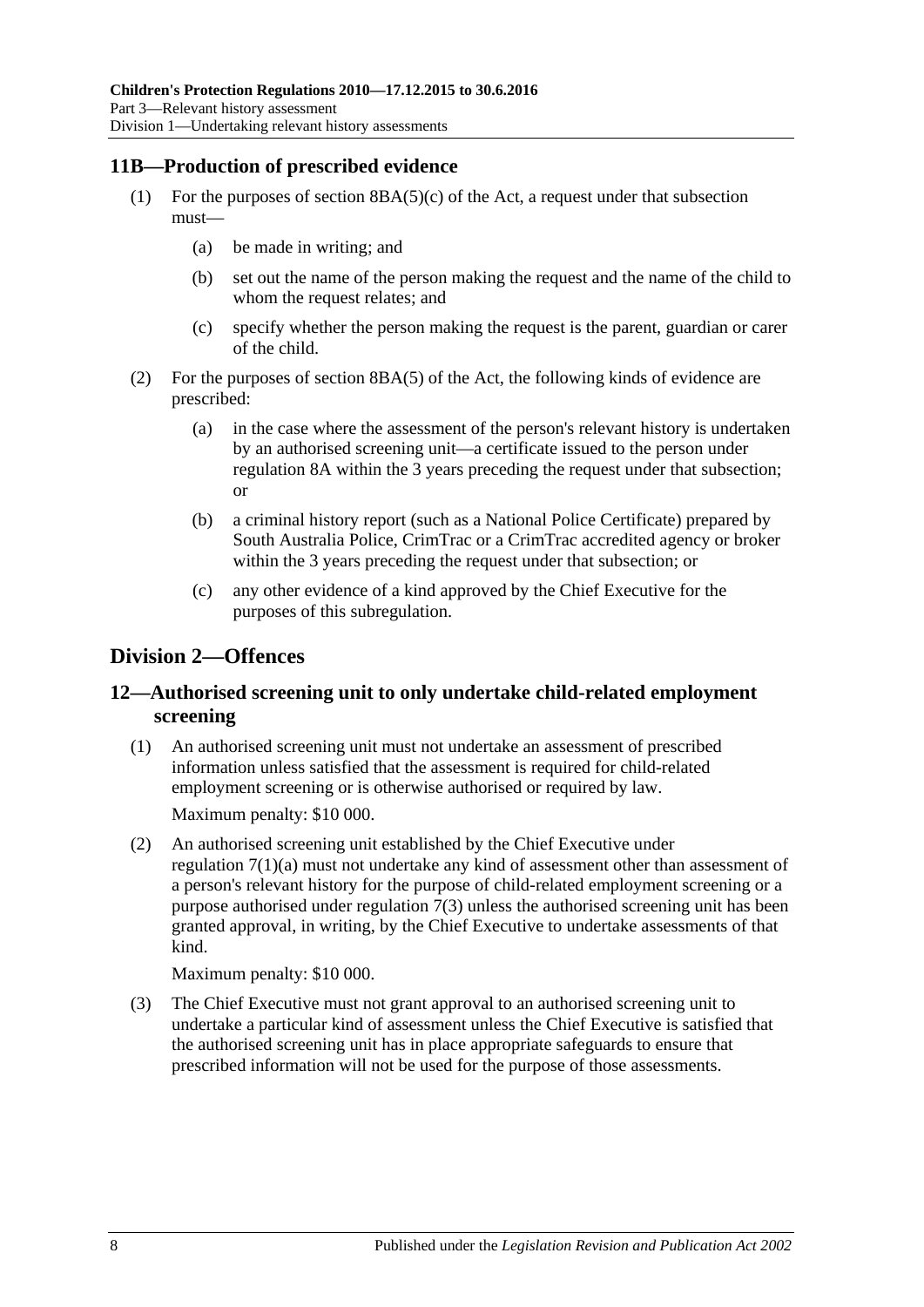(4) In this regulation—

*prescribed information* means—

- (a) information of a kind specified in subparagraph (ii), (iii), (iv) or (v) of paragraph (a) of the definition of *relevant history* in section 8B(8) of the Act; and
- (b) information relating to an interstate spent conviction.

#### <span id="page-8-0"></span>**13—Confidentiality and information management requirements**

- (1) A person who, in the course of carrying out functions of—
	- (a) a responsible authority; or
	- (b) an organisation to which a responsible authority communicates information forming part of a person's relevant history; or
	- (c) an organisation that prepares a relevant history report for a responsible authority; or
	- (d) an authorised screening unit,

has, or has had, access to information forming part of a person's relevant history must not disclose such information except—

- (e) to, or with the consent of, the person to whom the information relates; or
- (f) as may be authorised or required by law.

Maximum penalty: \$10 000.

- (2) The responsible authority for an organisation to which section 8B of the Act applies must ensure that information forming part of—
	- (a) a person's relevant history; or
	- (b) an assessment obtained from an authorised screening unit,

is dealt with in accordance with any standards for dealing with such information published from time to time by the Chief Executive (insofar as such standards are applicable to the organisation).

Maximum penalty: \$5 000.

# <span id="page-8-1"></span>**Division 3—Exemptions**

#### <span id="page-8-3"></span><span id="page-8-2"></span>**14—Exemptions**

- (1) Pursuant to section  $8D(1)$  of the Act, but subject to [subregulation](#page-9-2) (2), the following organisations, persons and positions are exempt from the application of section 8B(1) of the Act:
	- (a) an organisation that provides equipment, food or venues for children's parties or events and does not provide any other services;
	- (b) a person who undertakes work on a voluntary basis to provide a service in his or her capacity as a parent or guardian of a child who is ordinarily provided with the service;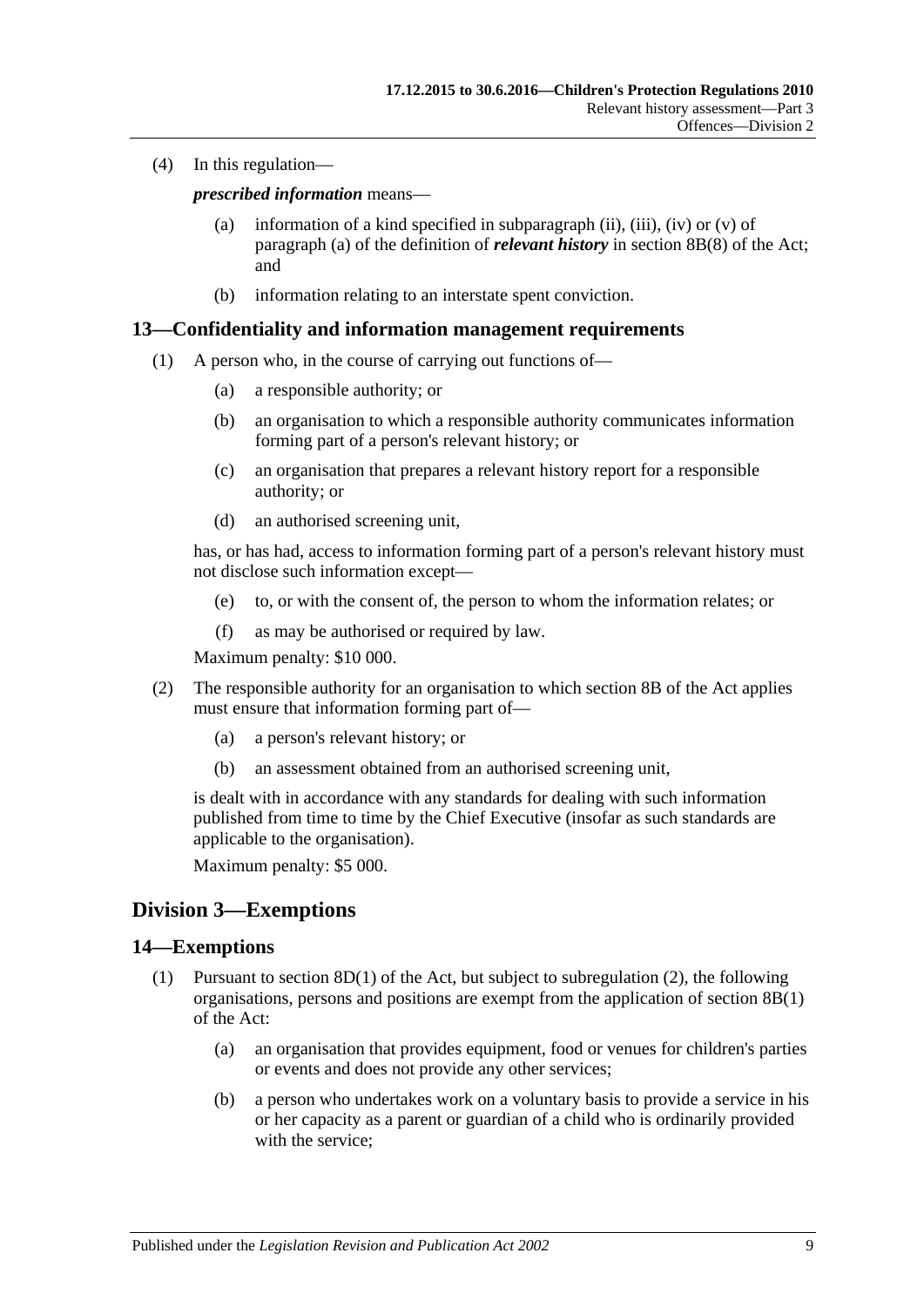- (c) a person who undertakes work on a voluntary basis to provide a service and who is under 18 years of age;
- (d) a person who undertakes work in the course of, or for the purposes of, an event or activity that takes place over a period of not more than 10 consecutive days or not more than 1 day in any month;
- <span id="page-9-3"></span>(e) a person appointed as a police officer;
- <span id="page-9-4"></span>(f) a person who is a registered teacher (within the meaning of the *[Teachers](http://www.legislation.sa.gov.au/index.aspx?action=legref&type=act&legtitle=Teachers%20Registration%20and%20Standards%20Act%202004)  [Registration and Standards Act](http://www.legislation.sa.gov.au/index.aspx?action=legref&type=act&legtitle=Teachers%20Registration%20and%20Standards%20Act%202004) 2004*);
- (g) a person who undertakes, or a position that only involves, work that is not for the exclusive benefit of children and is not provided to any child on an individual basis;
- (h) a position that only involves prescribed functions because children are employed or engaged to work as volunteers by the person occupying the position or by that person's employer;
- (i) a position in which all work involving children is undertaken in the presence of the children's parents or guardians and in which there is ordinarily no physical contact with the children.
- <span id="page-9-2"></span>(2) An organisation, person or position referred to in [subregulation](#page-8-3) (1) (other than [subregulation](#page-9-3) (1)(e) or [\(f\)\)](#page-9-4) is not exempt from the application of section  $8B(1)$  of the Act if the services provided by the organisation or the duties of the person or position—
	- (a) involve the provision of—
		- (i) child care or baby sitting services for which an approval (however described) is required under the *[Children's Services Act](http://www.legislation.sa.gov.au/index.aspx?action=legref&type=act&legtitle=Childrens%20Services%20Act%201985) 1985* or the *[Education and Early Childhood Services \(Registration and](http://www.legislation.sa.gov.au/index.aspx?action=legref&type=act&legtitle=Education%20and%20Early%20Childhood%20Services%20(Registration%20and%20Standards)%20Act%202011)  [Standards\) Act](http://www.legislation.sa.gov.au/index.aspx?action=legref&type=act&legtitle=Education%20and%20Early%20Childhood%20Services%20(Registration%20and%20Standards)%20Act%202011) 2011*; or
		- (ii) residential or overnight care for children (other than overnight care by a person who is not ordinarily resident in this State); or
		- (iii) disability services if provided only to children who have a disability; or
	- (b) are related to the administration of the juvenile justice system or child protection services; or
	- (c) involve the provision of a prescribed passenger transport service.

# <span id="page-9-0"></span>**Part 4—Policies and procedures**

#### <span id="page-9-1"></span>**15—Obligations of certain organisations**

For the purposes of section  $8C(2)(b)$  of the Act, policies and procedures under section 8C must comply with such of the following documents as may be published from time to time by the Chief Executive (insofar as such documents are applicable to the organisation):

(a) codes of conduct and principles of good practice of a kind referred to in section 8A(a) of the Act;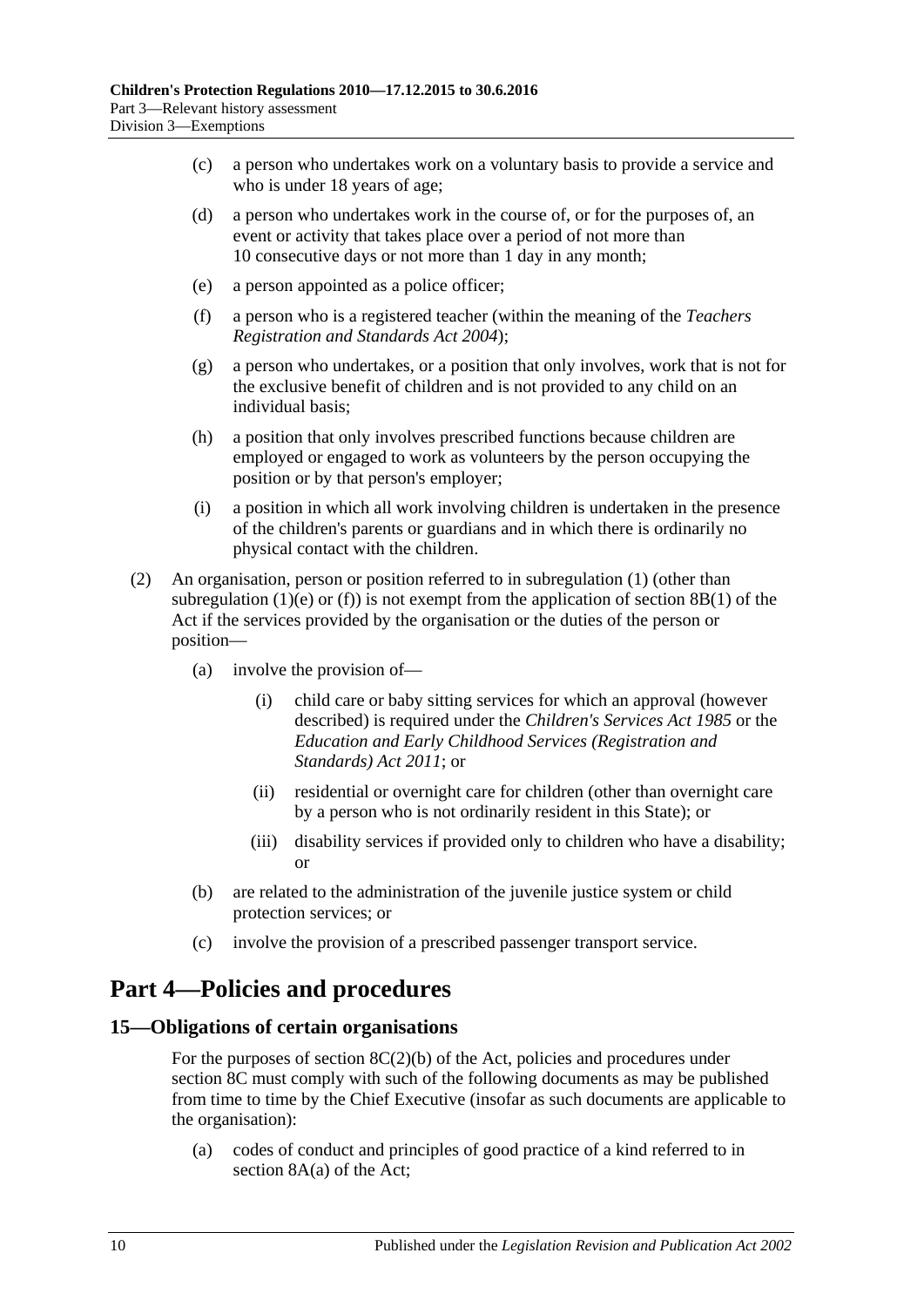(b) standards of a kind referred to in section 8A(j) of the Act.

# <span id="page-10-0"></span>**Schedule 1—Fees**

#### <span id="page-10-1"></span>**1—Fees payable to authorised screening units**

- (1) Subject to [subclause](#page-10-4) (3), the fees set out in the table below are payable to an authorised screening unit for conducting a relevant history assessment under these regulations.
- (2) The fees set out in the table do not include any GST that may be payable in respect of a particular fee.
- <span id="page-10-4"></span>(3) An authorised screening unit may determine circumstances in which a fee payable to the unit may be waived or remitted.

|                                                                                                                                                                                           | Fee     |
|-------------------------------------------------------------------------------------------------------------------------------------------------------------------------------------------|---------|
| If the applicant satisfies the authorised screening unit that the relevant<br>position is a voluntary position or is a student placement arranged by or<br>through a tertiary institution | \$51.00 |
| In any other case                                                                                                                                                                         | \$92.50 |

# <span id="page-10-2"></span>**Schedule 2—Transitional provisions**

#### <span id="page-10-5"></span><span id="page-10-3"></span>**1—Certain documents taken to be certificates under regulation 8A**

- (1) Subject to this clause, a document issued by an authorised screening unit before the commencement of this clause and relating to an assessment of the criminal or relevant history of a specified person for the purposes of child related employment will be taken to be a certificate issued under [regulation](#page-4-1) 8A and—
	- (a) will continue in force in accordance with its terms; and
	- (b) will be taken to have been issued on the date of its original issue.

**Note—**

These documents are commonly referred to as clearance letters.

(2) A document referred to in [subclause](#page-10-5) (1) that indicates that the person specified in the document is only suitable or authorised to perform specified prescribed functions (within the meaning of section 8B of the Act) is, by force of this subclause, void and of no effect.

**Note—**

These documents are commonly referred to as role specific clearance letters.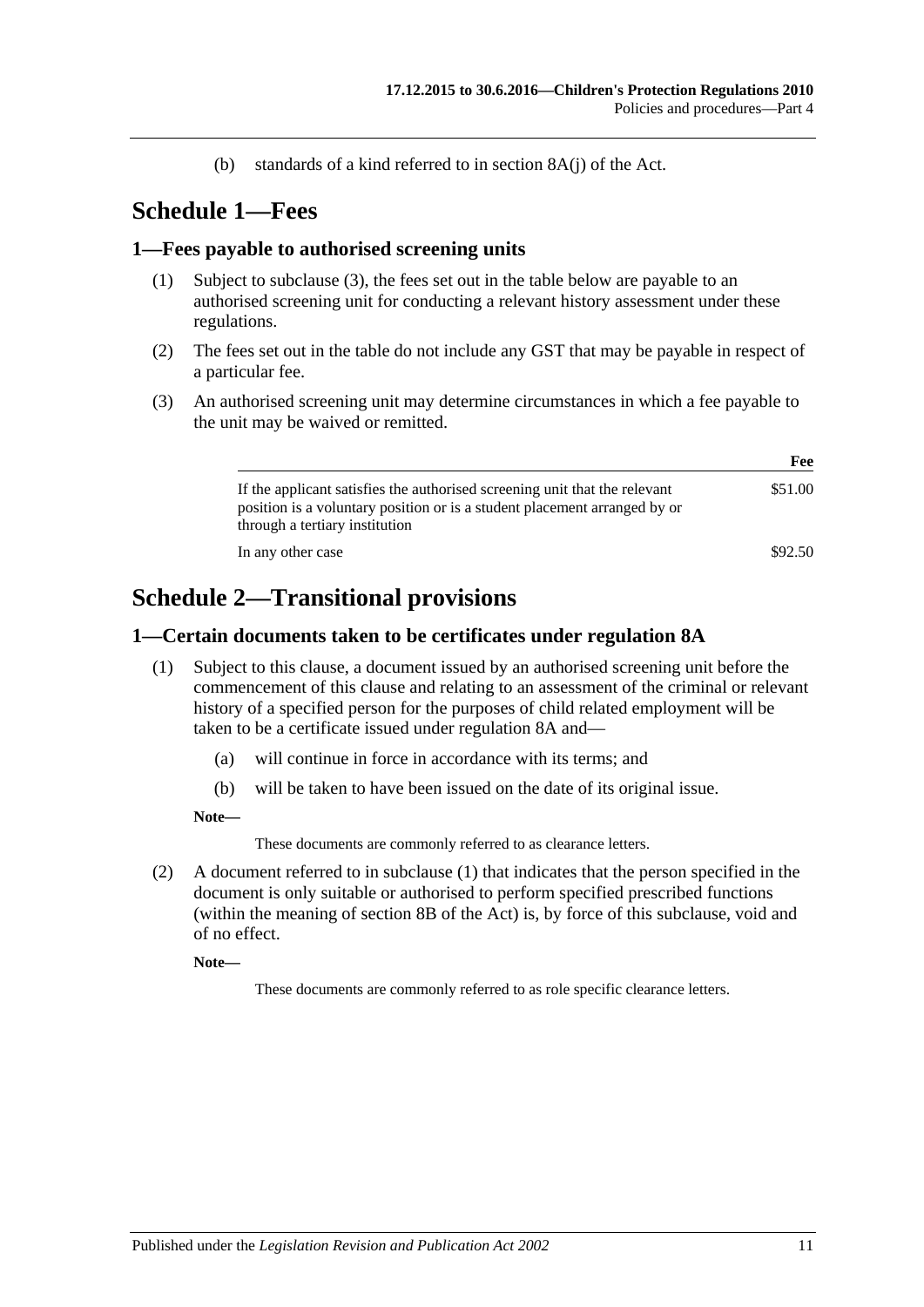# <span id="page-11-0"></span>**Legislative history**

# **Notes**

- Variations of this version that are uncommenced are not incorporated into the text.
- Please note—References in the legislation to other legislation or instruments or to titles of bodies or offices are not automatically updated as part of the program for the revision and publication of legislation and therefore may be obsolete.
- Earlier versions of these regulations (historical versions) are listed at the end of the legislative history.
- For further information relating to the Act and subordinate legislation made under the Act see the Index of South Australian Statutes or www.legislation.sa.gov.au.

# **Legislation revoked by principal regulations**

The *Children's Protection Regulations 2010* revoked the following:

*Children's Protection Regulations 2006*

# **Principal regulations and variations**

New entries appear in bold.

| Year No  |     | Reference                | Commencement             |
|----------|-----|--------------------------|--------------------------|
| 2010     | 176 | Gazette 29.7.2010 p3924  | $1.1.2011:$ r 2          |
| 2011 280 |     | Gazette 15.12.2011 p5075 | Pt 2 (r 4)-1.1.2012: r 2 |
| 2012 85  |     | Gazette 31.5.2012 p2367  | $1.7.2012$ : r 2         |
| 2013 131 |     | Gazette 6.6.2013 p2340   | $1.7.2013$ : r 2         |
| 2014 61  |     | Gazette 13.2.2014 p965   | $1.7.2014$ : r 2         |
| 2014 195 |     | Gazette 26.6.2014 p3072  | $1.7.2014$ : r 2         |
| 2014 283 |     | Gazette 11.12.2014 p6764 | $11.4.2015$ : r 2        |
| 2015 63  |     | Gazette 18.6.2015 p2559  | $1.7.2015$ : r 2         |
| 2015 251 |     | Gazette 17.12.2015 p5293 | $17.12.2015:$ r 2        |
| 2016 61  |     | Gazette 23.6.2016 p2158  | $1.7.2016$ : r 2         |
| 2016 170 |     | Gazette 30.6.2016 p2788  | $1.7.2016$ : r 2         |

# **Provisions varied**

New entries appear in bold.

|  |  | Entries that relate to provisions that have been deleted appear in italics. |
|--|--|-----------------------------------------------------------------------------|
|--|--|-----------------------------------------------------------------------------|

| Provision       | How varied                                                            | Commencement |
|-----------------|-----------------------------------------------------------------------|--------------|
| Pt <sub>1</sub> |                                                                       |              |
| r <sub>2</sub>  | omitted under Legislation Revision and<br><b>Publication Act 2002</b> | 1.1.2012     |
| r <sub>3</sub>  |                                                                       |              |
| r(3(1))         | r 3 redesignated as r 3(1) by $61/2014$ r 4(4)                        | 1.7.2014     |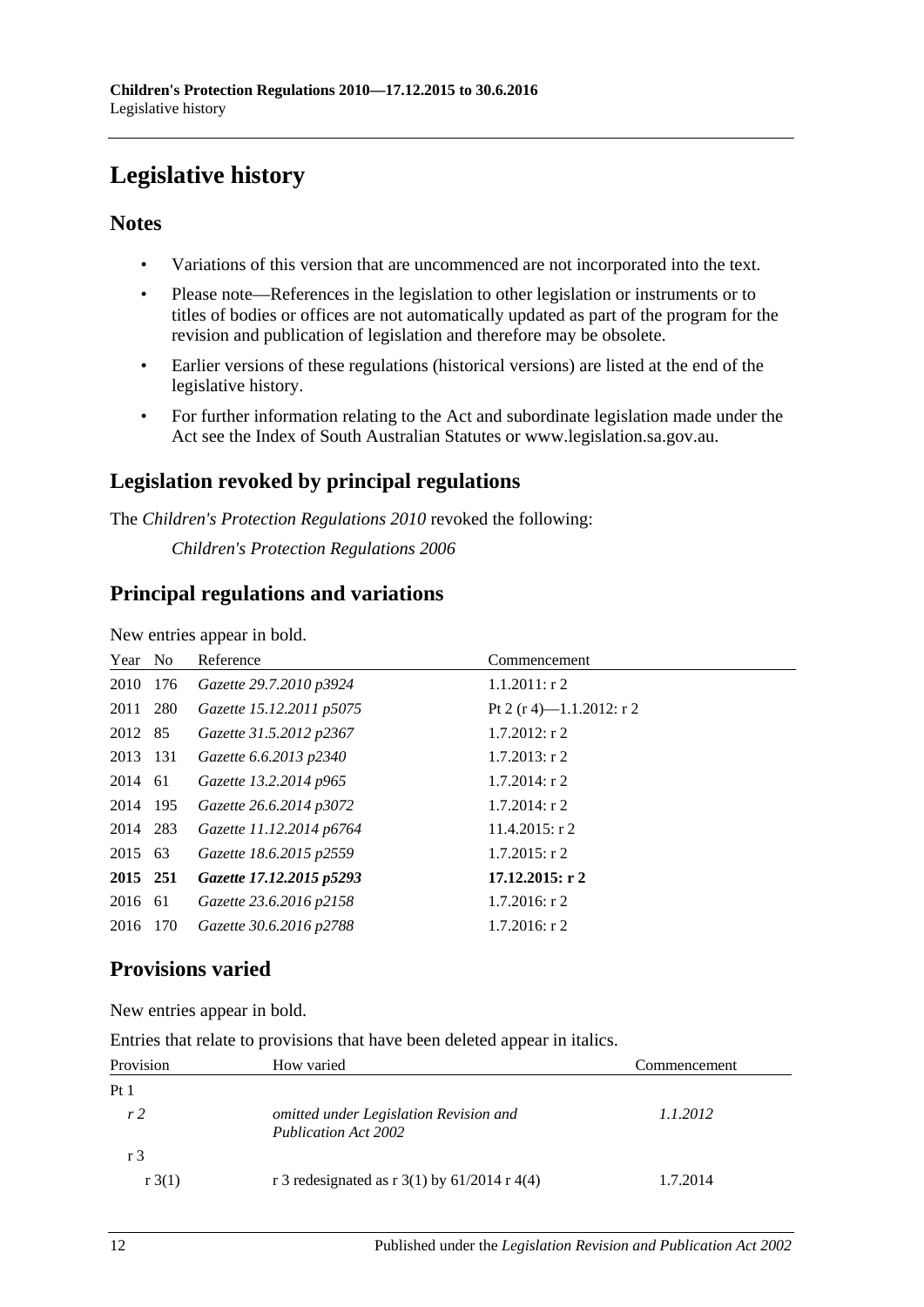| authorised<br>screening unit                 | varied by 61/2014 r 4(1)           | 1.7.2014   |
|----------------------------------------------|------------------------------------|------------|
| child-related<br>employment<br>screening     | varied by 251/2015 r 4(1)          | 17.12.2015 |
| disability                                   | inserted by $61/2014$ r 4(2)       | 1.7.2014   |
| disability services                          | inserted by $61/2014$ r 4(2)       | 1.7.2014   |
| interstate spent<br>conviction               | inserted by $61/2014$ r 4(3)       | 1.7.2014   |
| prescribed<br>passenger<br>transport service | inserted by $251/2015$ r 4(2)      | 17.12.2015 |
| responsible<br>authority                     | deleted by $61/2014$ r $4(3)$      | 1.7.2014   |
| vehicle                                      | inserted by 251/2015 r 4(2)        | 17.12.2015 |
| r3(2)                                        | inserted by $61/2014$ r 4(4)       | 1.7.2014   |
|                                              | varied by 283/2014 r 4             | 11.4.2015  |
| r3(3)                                        | inserted by $61/2014$ r 4(4)       | 1.7.2014   |
| Pt 2                                         |                                    |            |
| r 5                                          | varied by 61/2014 r 5              | 1.7.2014   |
| Pt 3                                         |                                    |            |
| heading                                      | varied by 61/2014 r 6              | 1.7.2014   |
| Pt $3$ Div $1$                               |                                    |            |
| heading                                      | varied by 61/2014 r 7              | 1.7.2014   |
| r 6                                          |                                    |            |
| r(6(1))                                      | varied by $61/2014$ r $8(1)$ —(5)  | 1.7.2014   |
|                                              | varied by 283/2014 r 5(1), (2)     | 11.4.2015  |
|                                              | varied by $251/2015$ r $5(1)$      | 17.12.2015 |
| r6(1aa)                                      | inserted by 251/2015 r 5(2)        | 17.12.2015 |
| $r 6(1a)$ and $(1b)$                         | inserted by 283/2014 r 5(3)        | 11.4.2015  |
| r <sub>7</sub>                               |                                    |            |
| r7(1)                                        | substituted by $61/2014$ r $9(1)$  | 1.7.2014   |
|                                              | varied by 283/2014 r 6             | 11.4.2015  |
| r7(3)                                        | inserted by 61/2014 r 9(2)         | 1.7.2014   |
| r 8                                          | substituted by 61/2014 r 10        | 1.7.2014   |
|                                              | varied by 251/2015 r 6             | 17.12.2015 |
| r 8A                                         | inserted by 283/2014 r 7           | 11.4.2015  |
| r 9                                          | varied by 61/2014 r 11(1)          | 1.7.2014   |
|                                              | (a) deleted by $61/2014$ r $11(2)$ | 1.7.2014   |
| r10A                                         | inserted by 61/2014 r 12           | 1.7.2014   |
| r 10A(1)                                     | substituted by 251/2015 r 7        | 17.12.2015 |
| r 10B                                        | inserted by $61/2014$ r 12         | 1.7.2014   |
| r 11A                                        |                                    |            |
| r11A(1)                                      | r 11A inserted by 283/2014 r 8     | 11.4.2015  |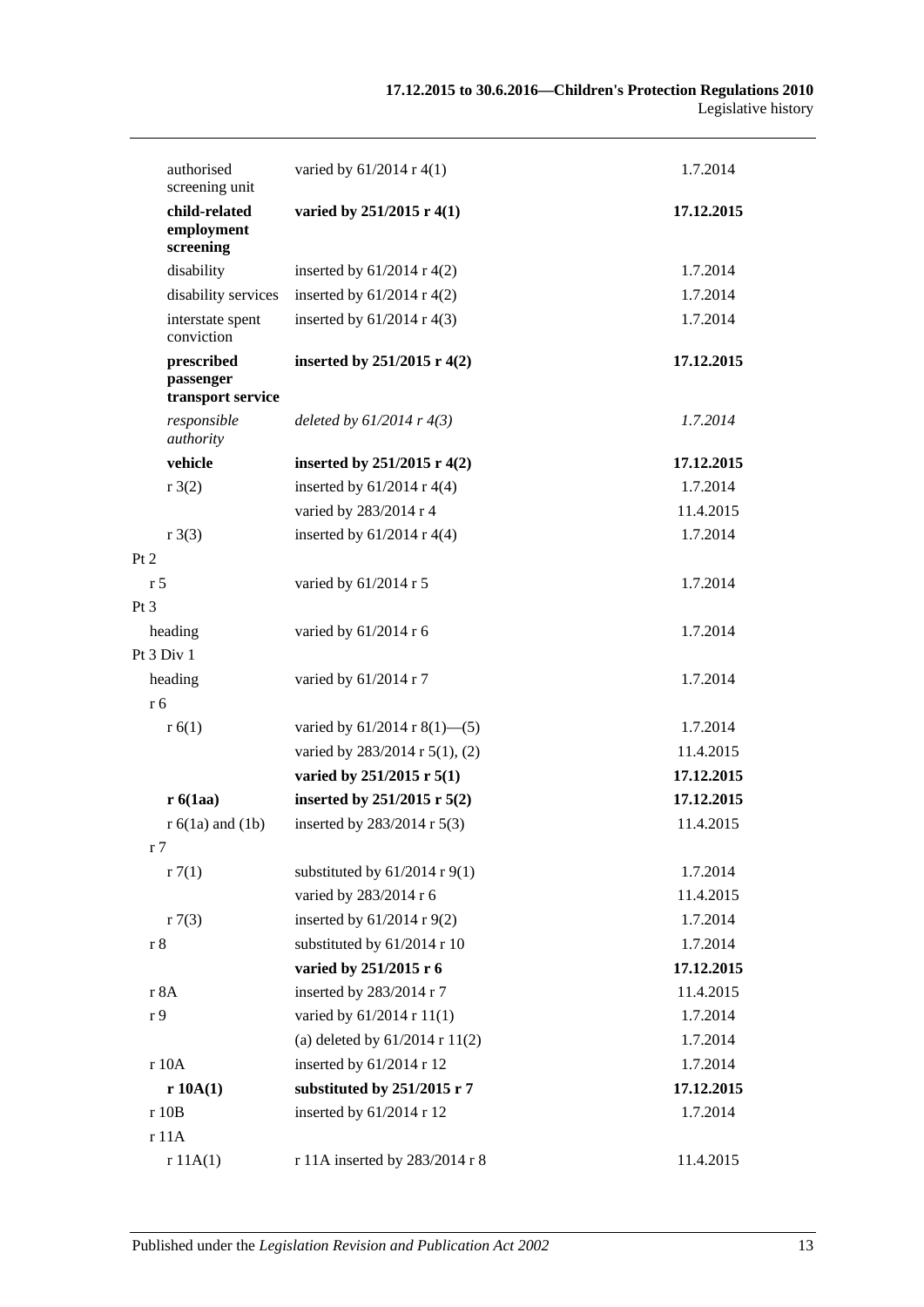|                                          | r 11A redesignated as $r 11A(1)$ by 251/2015<br>r 8            | 17.12.2015 |
|------------------------------------------|----------------------------------------------------------------|------------|
| r 11A(2)                                 | inserted by 251/2015 r 8                                       | 17.12.2015 |
| r 11B                                    | inserted by $283/2014$ r 8                                     | 11.4.2015  |
| Pt 3 Div 2                               |                                                                |            |
| r 12                                     |                                                                |            |
| r12(1)                                   | varied by 61/2014 r 13(1), (2)                                 | 1.7.2014   |
| r12(2)                                   | substituted by $61/2014$ r 13(3)                               | 1.7.2014   |
| r12(3)                                   | varied by 61/2014 r 13(4)                                      | 1.7.2014   |
| r12(4)                                   | inserted by 61/2014 r 13(5)                                    | 1.7.2014   |
| r 13                                     |                                                                |            |
| $r 13(1)$ and (2)                        | varied by 61/2014 r 14                                         | 1.7.2014   |
| Pt 3 Div 3                               |                                                                |            |
| r 14                                     |                                                                |            |
| r 14(1)                                  | varied by 61/2014 r 15(1)                                      | 1.7.2014   |
| r 14(2)                                  | varied by 280/2011 r 4                                         | 1.1.2012   |
|                                          | varied by 61/2014 r 15(1)                                      | 1.7.2014   |
|                                          | varied by 251/2015 r 9                                         | 17.12.2015 |
| r 14(3)                                  | deleted by $61/2014$ r $15(2)$                                 | 1.7.2014   |
| Sch 1                                    | substituted by 85/2012 r 4                                     | 1.7.2012   |
|                                          | substituted by 131/2013 r 4                                    | 1.7.2013   |
| cl 1                                     | varied by 195/2014 r 4(1), (2)                                 | 1.7.2014   |
|                                          | varied by 63/2015 r 4(1), (2)                                  | 1.7.2015   |
| cl $1(1)$                                | varied by 283/2014 r 9                                         | 11.4.2015  |
| Sch 2 before substitution<br>by 283/2014 |                                                                |            |
| Pt1                                      | omitted under Legislation Revision and<br>Publication Act 2002 | 1.1.2012   |
| Sch 2                                    | substituted by 283/2014 r 10                                   | 11.4.2015  |

### **Transitional etc provisions associated with regulations or variations**

#### *Children's Protection Variation Regulations 2014 (No 61 of 2014), Sch 1*

#### **1—Transitional provision**

An authorised screening unit operating immediately before the commencement of regulation 9(1) will, on that commencement, be taken to have been established under regulation 7(1)(a) of the *[Children's Protection Regulations](http://www.legislation.sa.gov.au/index.aspx?action=legref&type=subordleg&legtitle=Childrens%20Protection%20Regulations%202010) 2010* as inserted by these regulations.

# **Historical versions**

1.1.2012 1.7.2012 1.7.2013